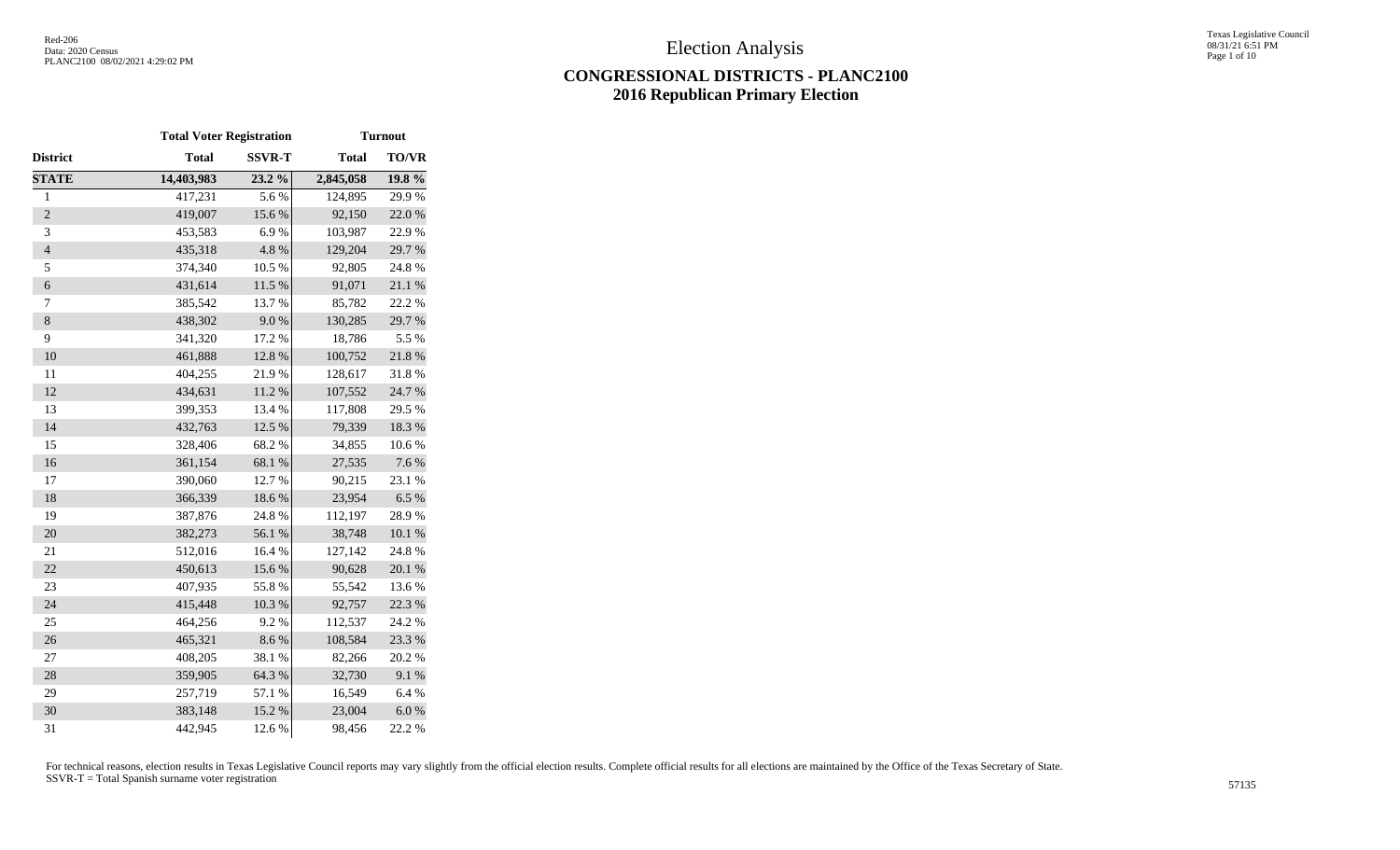Texas Legislative Council 08/31/21 6:51 PM Page 2 of 10

## **CONGRESSIONAL DISTRICTS - PLANC2100 2016 Republican Primary Election**

|                 | <b>Total Voter Registration</b> |               | <b>Turnout</b> |              |  |  |  |  |
|-----------------|---------------------------------|---------------|----------------|--------------|--|--|--|--|
| <b>District</b> | <b>Total</b>                    | <b>SSVR-T</b> | <b>Total</b>   | <b>TO/VR</b> |  |  |  |  |
| 32              | 416,488                         | 10.4 %        | 90,447         | 21.7 %       |  |  |  |  |
| 33              | 251,042                         | 38.8%         | 16,831         | 6.7%         |  |  |  |  |
| 34              | 341,943                         | 74.3 %        | 30,386         | 8.9%         |  |  |  |  |
| 35              | 361,261                         | 44.1 %        | 32,184         | 8.9%         |  |  |  |  |
| 36              | 420,483                         | 11.3 %        | 104,478        | 24.8%        |  |  |  |  |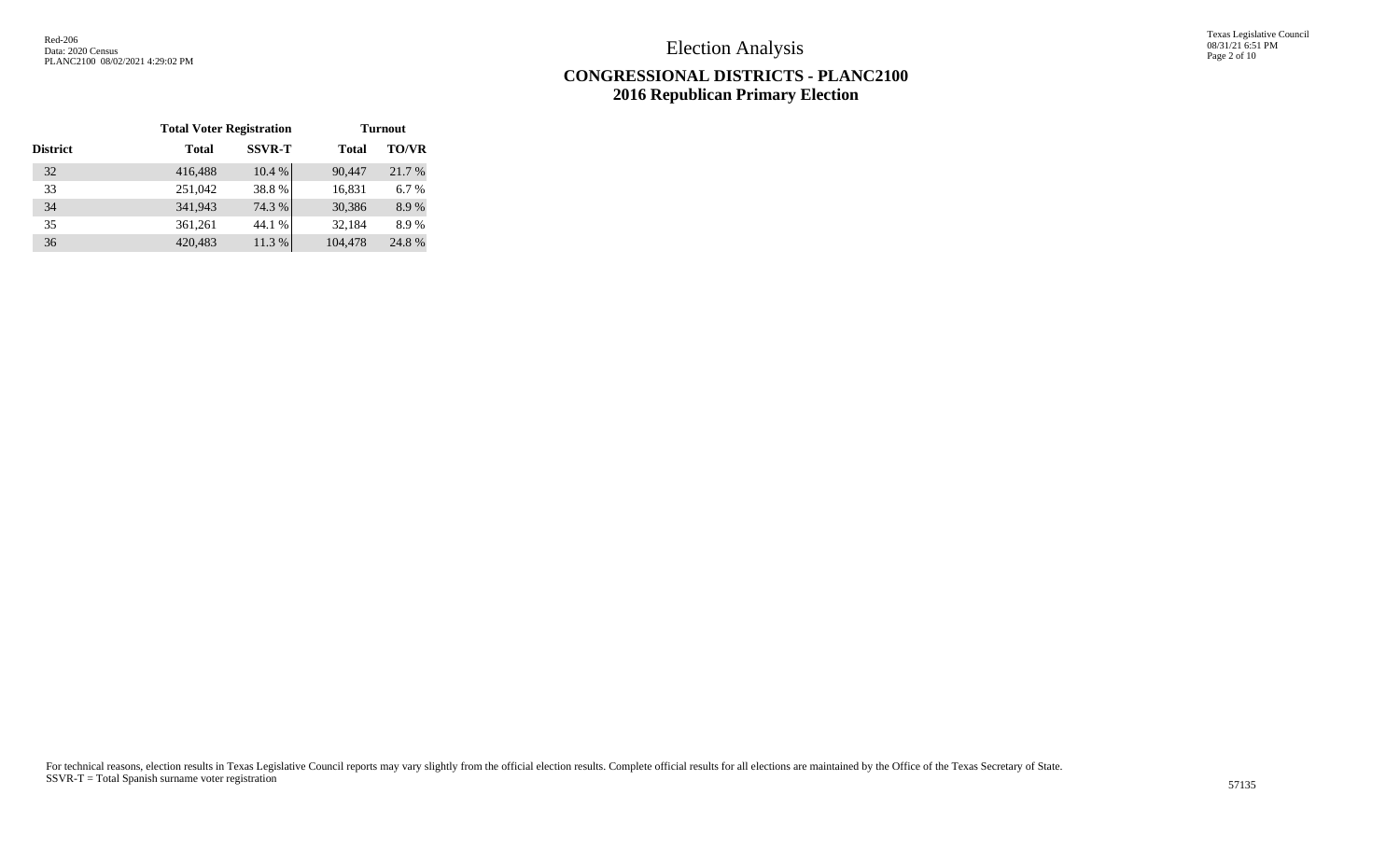### **CONGRESSIONAL DISTRICTS - PLANC2100 2016 Republican Primary Election**

| <b>PRESIDENT</b> |               |              |                 |         |          |         |               |         |                   |         |                  |         |            |           |                |               |        |          |                 |         |
|------------------|---------------|--------------|-----------------|---------|----------|---------|---------------|---------|-------------------|---------|------------------|---------|------------|-----------|----------------|---------------|--------|----------|-----------------|---------|
| <b>District</b>  | Trump-R       |              | <b>Kasich-R</b> |         | Graham-R |         | <b>Bush-R</b> |         | <b>Christie-R</b> |         | <b>Fiorina-R</b> |         | Santorum-R |           | <b>Rubio-R</b> |               | Paul-R |          | <b>Carson-R</b> |         |
| <b>STATE</b>     | 758,718 26.8% |              | 120,451         | $4.2\%$ | 1,704    | $0.1\%$ | 35,416 1.2 %  |         | 3,448             | $0.1\%$ | 3,247            | $0.1\%$ | 2,006      | $0.1\%$   | 502,961 17.7 % |               | 7,998  | $0.3\%$  | 117,955         | $4.2\%$ |
| -1               | 31,978        | 25.7 %       | 3,708           | 3.0 %   | 46       | 0.0 %   | 1,411         | 1.1 %   | 294               | $0.2\%$ | 79               | 0.1%    | 418        | 0.3%      | 15,393         | 12.4 %        | 277    | $0.2\%$  | 5,727           | 4.6 %   |
| 2                | 22,216 24.3 % |              | 4,994           | 5.5 %   | 22       | 0.0 %   | 995           | 1.1 %   | 91                | 0.1%    | 94               | 0.1 %   | 35         | $0.0\,\%$ | 17,327         | 18.9%         | 218    | 0.2 %    | 2,663           | 2.9 %   |
| 3                | 26,492 25.5 % |              | 6,580           | 6.3%    | 44       | 0.0 %   | 929           | 0.9%    | 113               | 0.1%    | 115              | 0.1 %   | 58         | 0.1 %     | 25,098         | 24.2 %        | 215    | $0.2 \%$ | 3,485           | 3.4 %   |
| $\overline{4}$   | 38,735 30.2 % |              | 3,716           | 2.9 %   | 64       | 0.0 %   | 1,427         | 1.1 %   | 141               | 0.1%    | 130              | 0.1 %   | 136        | 0.1%      | 16,584         | 12.9 %        | 293    | 0.2 %    | 6,278           | 4.9%    |
| -5               | 26,792        | 28.9%        | 3,111           | 3.4 %   | 42       | 0.0 %   | 1,148         | 1.2 %   | 101               | 0.1%    | 73               | 0.1%    | 49         | 0.1%      | 13,136         | 14.2 %        | 197    | 0.2 %    | 3,911           | 4.2 %   |
| 6                | 24,037        | 26.4 %       | 3,160           | 3.5 %   | 22       | 0.0 %   | 1,048         | 1.2%    | 88                | 0.1%    | 79               | 0.1 %   | 59         | 0.1%      | 16,405         | 18.0%         | 208    | 0.2 %    | 4,493           | 4.9 %   |
| 7                | 19,984        | 23.5 %       | 6,662           | 7.8%    | 41       | 0.0 %   | 1,318         | 1.5 %   | 95                | 0.1%    | 120              | 0.1%    | 29         | 0.0 %     | 20,944         | 24.6 %        | 197    | 0.2 %    | 2,062           | 2.4 %   |
| 8                | 36,133 27.8 % |              | 4,597           | 3.5 %   | 33       | 0.0 %   | 1,311         | 1.0%    | 167               | 0.1%    | 133              | 0.1%    | 132        | 0.1%      | 18,004         | 13.8%         | 286    | 0.2%     | 4,858           | 3.7 %   |
| 9                | 5,038         | 27.2 %       | 868             | 4.7 %   | 10       | 0.1%    | 404           | 2.2 %   | 18                | 0.1%    | 17               | 0.1 %   | 11         | 0.1 %     | 3,497          | 18.8%         | 55     | 0.3%     | 562             | 3.0%    |
| 10               | 26,012 25.9 % |              | 4,421           | 4.4 %   | 23       | 0.0 %   | 942           | 0.9%    | 77                | 0.1%    | 95               | 0.1 %   | 38         | 0.0 %     | 17,366         | 17.3 %        | 311    | 0.3 %    | 3,453           | 3.4 %   |
| 11               | 35,364 27.6 % |              | 3,395           | 2.7 %   | 62       | 0.0 %   | 1,860         | 1.5 %   | 173               | 0.1%    | 111              | 0.1 %   | 70         | 0.1%      |                | 17,640 13.8 % | 322    | 0.3%     | 6,929           | 5.4 %   |
| 12               | 29,595 27.5 % |              | 4,115           | 3.8%    | 24       | 0.0 %   | 1,099         | $1.0\%$ | 98                | 0.1%    | 121              | 0.1 %   | 45         | 0.0 %     |                | 19,148 17.8 % | 271    | 0.3 %    | 5,157           | 4.8%    |
| 13               | 31,367        | 26.7 %       | 3,092           | 2.6 %   | 347      | $0.3\%$ | 1,325         | 1.1 %   | 147               | 0.1%    | 93               | 0.1%    | 101        | 0.1%      | 14,721         | 12.5 %        | 299    | $0.3\%$  | 6,923           | 5.9%    |
| 14               | 23,470        | 29.7 %       | 2,499           | 3.2 %   | 34       | 0.0 %   | 857           | 1.1%    | 80                | 0.1%    | 89               | 0.1%    | 36         | 0.0 %     | 11,036         | 14.0 %        | 295    | $0.4\%$  | 2,662           | 3.4 %   |
| 15               | 10,060        | 28.9%        | 809             | 2.3 %   | 16       | 0.0 %   | 461           | 1.3%    | 57                | 0.2 %   | 42               | 0.1%    | 12         | 0.0 %     | 6,301          | 18.1%         | 114    | 0.3%     | 1,385           | 4.0%    |
| 16               | 7,016         | 25.5 %       | 1,053           | 3.8 %   | 14       | 0.1%    | 348           | 1.3 %   | 22                | 0.1%    | 43               | 0.2 %   | 20         | 0.1%      | 7,074          | 25.7 %        | 87     | 0.3 %    | 1,205           | 4.4 %   |
| 17               | 22,529        | 25.0 %       | 4,330           | 4.8%    | 46       | 0.1%    | 1,351         | 1.5 %   | 117               | 0.1%    | 118              | 0.1%    | 37         | 0.0 %     | 13,946         | 15.5 %        | 320    | 0.4%     | 4,652           | 5.2 %   |
| 18               |               | 5,857 24.7 % | 1,353           | 5.7 %   | 14       | 0.1%    | 285           | 1.2 %   | 18                | 0.1%    | 35               | 0.1 %   | 11         | 0.0 %     |                | 5,045 21.3 %  | 63     | 0.3 %    | 682             | 2.9 %   |
| 19               | 26,649        | 23.9 %       | 3,403           | 3.1 %   | 85       | 0.1%    | 1,941         | 1.7%    | 215               | 0.2 %   | 146              | 0.1 %   | 177        | 0.2 %     | 17,304         | 15.5 %        | 265    | 0.2 %    | 7,048           | 6.3%    |
| 20               |               | 9,305 24.1 % | 1,498           | 3.9 %   | 25       | 0.1%    | 543           | 1.4 %   | 50                | 0.1%    | 42               | 0.1 %   | 15         | 0.0 %     |                | 8,742 22.6 %  | 144    | 0.4%     | 1,554           | 4.0%    |
| 21               | 32,364        | 25.5 %       | 7,067           | 5.6 %   | 227      | 0.2%    | 2,273         | 1.8%    | 192               | 0.2 %   | 190              | 0.1 %   | 42         | 0.0 %     | 28,029         | 22.1 %        | 515    | 0.4%     | 4,890           | 3.9%    |
| 22               | 22,056        | 24.4 %       | 4,009           | 4.4 %   | 25       | 0.0 %   | 838           | 0.9%    | 67                | 0.1%    | 76               | 0.1 %   | 29         | 0.0 %     | 16,730         | 18.5 %        | 241    | 0.3 %    | 2,724           | 3.0 %   |
| 23               | 14,801        | 26.7 %       | 1,785           | 3.2 %   | 26       | 0.0 %   | 855           | 1.5 %   | 50                | 0.1%    | 52               | 0.1%    | 30         | 0.1%      | 10,888         | 19.6 %        | 131    | 0.2 %    | 2,272           | 4.1 %   |
| 24               | 23,994        | 25.9%        | 6,491           | 7.0 %   | 28       | 0.0 %   | 1,098         | 1.2%    | 85                | 0.1%    | 113              | 0.1 %   | 41         | 0.0 %     | 22,453         | 24.2 %        | 242    | $0.3\%$  | 3,424           | 3.7 %   |
| 25               | 31,869        | 28.4 %       | 5,322           | 4.7 %   | 30       | 0.0 %   | 1,486         | 1.3%    | 169               | $0.2\%$ | 139              | 0.1%    | 54         | 0.0 %     | 20,618         | 18.4 %        | 407    | $0.4\%$  | 4,990           | 4.4 %   |
| 26               | 27,692 25.5 % |              | 4,911           | 4.5 %   | 20       | 0.0 %   | 1,082         | 1.0%    | 106               | 0.1%    | 95               | 0.1%    | 44         | 0.0 %     |                | 23,115 21.3 % | 304    | 0.3%     | 4,650           | 4.3 %   |
| 27               | 25,308 30.8%  |              | 3,067           | 3.7%    | 132      | $0.2\%$ | 1,079         | 1.3 %   | 95                | 0.1%    | 217              | 0.3%    | 41         | 0.0 %     | 12,158         | 14.8 %        | 314    | 0.4%     | 2,877           | 3.5 %   |
| 28               |               | 9,820 30.1 % | 774             | 2.4 %   | 30       | 0.1%    | 417           | 1.3 %   | 45                | 0.1%    | 40               | 0.1 %   | 23         | 0.1%      |                | 5,616 17.2 %  | 74     | 0.2 %    | 1,204           | 3.7 %   |
| 29               |               | 4,056 24.8 % | 396             | 2.4 %   | 13       | 0.1%    | 219           | 1.3 %   | 20                | 0.1%    | 12               | 0.1%    | 14         | 0.1%      | 2,736          | 16.8 %        | 28     | 0.2 %    | 465             | 2.8%    |
| 30               | 5,757         | 25.0 %       | 1,063           | 4.6 %   | 14       | 0.1%    | 207           | 0.9%    | 14                | 0.1%    | 25               | 0.1 %   | 11         | 0.0 %     | 5,104          | 22.2 %        | 51     | 0.2 %    | 1,075           | 4.7%    |
| 31               | 25,213        | 25.7 %       | 5,011           | 5.1 %   | 47       | 0.0 %   | 1,454         | 1.5 %   | 163               | $0.2\%$ | 187              | 0.2 %   | 65         | 0.1%      | 19,468         | 19.8%         | 466    | 0.5%     | 4,401           | 4.5 %   |
| 32               | 21,345 23.6 % |              | 8,098           | 9.0%    | 40       | 0.0 %   | 1,109         | 1.2%    | 87                | 0.1%    | 107              | 0.1%    | 44         | 0.0 %     | 25,849         | 28.6 %        | 216    | 0.2%     | 2,800           | 3.1 %   |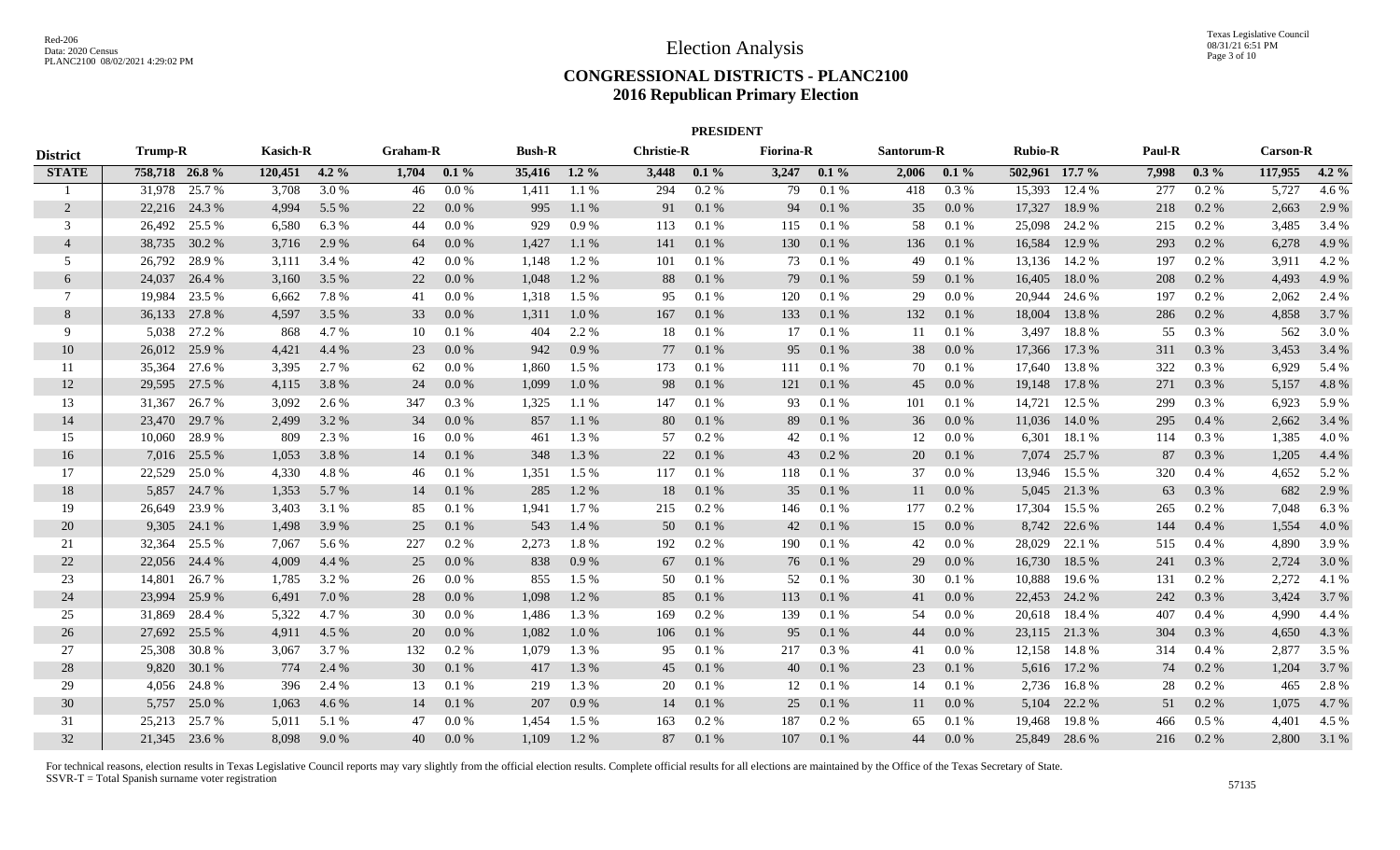#### **CONGRESSIONAL DISTRICTS - PLANC2100 2016 Republican Primary Election**

|                 | <b>PRESIDENT</b> |         |                  |               |        | <b>RR COMM1</b> |               |         |                |              |                    |              |           |         |                |        |                    |        |                   |                |
|-----------------|------------------|---------|------------------|---------------|--------|-----------------|---------------|---------|----------------|--------------|--------------------|--------------|-----------|---------|----------------|--------|--------------------|--------|-------------------|----------------|
| <b>District</b> | Huckabee-R       |         | Cruz-R           |               | Gray-R |                 | Uncommitted-R |         | <b>Hale-R</b>  |              | <b>Christian-R</b> |              | Greytok-R |         | Gates-R        |        | <b>Christian-R</b> |        | <b>Martinez-R</b> |                |
| <b>STATE</b>    | 6,224            | $0.2\%$ | 1,241,061 43.8 % |               | 5,449  | $0.2\%$         | 29,604        | $1.0\%$ | 303,819 14.7 % |              | 408,063 19.7 %     |              | 117,111   | $5.7\%$ | 586,766 28.4 % |        | 250,168 12.1 %     |        |                   | 208,686 10.1 % |
|                 | 373              | 0.3%    | 63,272           | 50.9%         | 44     | 0.0 %           | 1,400         | 1.1 %   | 14,838         | 15.4 %       | 38,752             | 40.1 %       | 2,480     | 2.6 %   | 16,265         | 16.8%  | 8,568              | 8.9%   | 9,287             | $9.6\%$        |
| $\overline{2}$  | 75               | 0.1%    | 41,872           | 45.8%         | 15     | $0.0\%$         | 831           | $0.9\%$ | 8,195          | 12.2 %       | 5,420              | 8.1%         | 3,269     | 4.9 %   | 28,676         | 42.9 % | 8,258              | 12.3 % | 8,548             | 12.8 %         |
| 3               | 102              | 0.1%    | 39,841           | 38.4 %        | 34     | 0.0 %           | 681           | 0.7%    | 8,502          | 13.4 %       | 10,839             | 17.1 %       | 3,178     | 5.0 %   | 16,834         | 26.5 % | 9,577              | 15.1 % | 5,835             | 9.2 %          |
| $\overline{4}$  | 630              | 0.5 %   | 57,708           | 44.9 %        | 622    | 0.5%            | 1,937         | 1.5 %   | 18,517         | 20.4 %       | 18,594             | 20.4 %       | 3,925     | 4.3 %   | 23,040         | 25.3 % | 11,346             | 12.5 % | 6,242             | 6.9 $%$        |
| 5               | 203              | 0.2 %   | 42,780           | 46.2%         | 22     | 0.0 %           | 1,051         | 1.1 %   | 10,505         | 15.3 %       | 12,601             | 18.4 %       | 2,917     | 4.3 %   | 18,948         | 27.6 % | 9,547              | 13.9 % | 7,662             | 11.2 %         |
| 6               | 186              | $0.2\%$ | 40,063           | 44.1 %        | 322    | 0.4%            | 746           | 0.8%    | 12,137         | 18.1 %       | 16,193             | 24.1 %       | 3,005     | 4.5 %   | 16,299         | 24.2 % | 7,932              | 11.8%  | 5,970             | 8.9 %          |
| 7               | 57               | 0.1 %   | 32,846           | 38.6 %        | 21     | 0.0 %           | 823           | 1.0%    | 6,593          | 10.9 %       | 4,893              | 8.1 %        | 3,677     | 6.1 %   | 26,281         | 43.3 % | 8,720              | 14.4 % | 4,749             | 7.8%           |
| 8               | 215              | $0.2\%$ | 62,881           | 48.3%         | 54     | 0.0 %           | 1,389         | 1.1%    | 12,378         | 12.2 %       | 26,152             | 25.8%        | 4,374     | 4.3 %   | 28,993         | 28.6 % | 8,597              | 8.5 %  | 13,827            | 13.7 %         |
| -9              | 21               | 0.1%    | 7,853            | 42.3 %        | 10     | 0.1%            | 192           | 1.0%    | 1,345          | 9.8%         | 1,485              | 10.8%        | 817       | 5.9%    | 6,070          | 44.1 % | 1,530              | 11.1 % | 1,567             | 11.4 %         |
| 10              | 143              | 0.1%    | 46,573           | 46.4 %        | 29     | 0.0 %           | 804           | 0.8%    | 10,067         | 14.0 %       | 9,435              | 13.1 %       | 4,325     | 6.0%    | 28,184         | 39.2 % | 8,803              | 12.2 % | 5,766             | 8.0%           |
| 11              | 486              | $0.4\%$ | 58,504           | 45.7 %        | 919    | 0.7%            | 2,071         | 1.6 %   | 13.645         | 14.3 %       | 17,661             | 18.4 %       | 5,986     | 6.3%    | 28,218         | 29.5 % | 11,285             | 11.8%  | 8,231             | 8.6 %          |
| 12              | 247              | $0.2\%$ | 46,720           | 43.4 %        | 38     | 0.0 %           | 872           | 0.8 %   | 12,410         | 16.2 %       | 18,460             | 24.2 %       | 4,420     | 5.8 %   | 18,597         | 24.3 % | 9,510              | 12.4 % | 6,674             | 8.7 %          |
| 13              | 675              | $0.6\%$ |                  | 56,766 48.3 % | 206    | $0.2\%$         | 1,440         | 1.2%    | 15,426         | 18.0 %       | 16,129             | 18.8 %       | 5,615     | 6.6%    | 18,229         | 21.3 % | 11,231             | 13.1 % | 5,796             | 6.8%           |
| 14              | 113              | 0.1%    | 37,110           | 46.9%         | 20     | 0.0 %           | 759           | 1.0 %   | 9,464          | 16.3%        | 10,450             | 18.0%        | 4,474     | 7.7 %   | 19,905         | 34.3 % | 5,492              | 9.5 %  | 4,077             | 7.0 %          |
| 15              | 41               | 0.1%    | 15,199           | 43.6 %        | 24     | 0.1%            | 332           | 1.0%    | 4,732          | 17.4 %       | 4,579              | 16.8%        | 1,308     | 4.8%    | 7,929          | 29.2 % | 2,298              | 8.5 %  | 4,275             | 15.7 %         |
| 16              | 35               | 0.1%    | 10,408           | 37.8 %        | 41     | 0.1%            | 169           | 0.6%    | 2,346          | 11.1 %       | 2,850              | 13.5 %       | 1,824     | 8.6 %   | 5,268          | 24.9 % | 2,100              | 9.9%   | 4,498             | 21.3 %         |
| 17              | 236              | 0.3 %   | 41,139           | 45.7 %        | 102    | 0.1%            | 1,072         | 1.2%    | 11.687         | 17.8 %       | 11,485             | 17.5 %       | 5,955     | 9.1 %   | 16,915         | 25.8%  | 8,297              | 12.7 % | 6,076             | 9.3%           |
| 18              | 33               | 0.1%    | 10,121           | 42.6 %        | 9      | 0.0 %           | 210           | 0.9%    | 2,195          | 12.6 %       | 1,606              | 9.2 %        | 914       | 5.2 %   | 6,871          | 39.3 % | 2,333              | 13.4 % | 2,246             | 12.9 %         |
| 19              | 400              | 0.4%    | 51,945           | 46.6 %        | 109    | 0.1 %           | 1,795         | 1.6 %   | 16,013         | 19.0 %       | 19,326             | 22.9 %       | 3,498     | 4.1 %   | 19,286         | 22.9 % | 9,640              | 11.4 % | 7,935             | 9.4 %          |
| 20              | 52               | 0.1%    | 16,559           | 42.8%         | 9      | 0.0 %           | 138           | 0.4%    | 1,604          | 5.2 %        | 8,602              | 27.8 %       | 1,480     | 4.8%    | 7,337          | 23.7 % | 3,446              | 11.1 % | 4,432             | 14.3 %         |
| 21              | 223              | 0.2 %   | 49,525           | 39.0 %        | 39     | 0.0 %           | 1,401         | 1.1 %   | 8,961          | 9.5 %        | 22,364             | 23.8%        | 5,303     | 5.6 %   | 24,790         | 26.4 % | 12,189             | 13.0 % | 8,892             | 9.5 %          |
| 22              | 92               | 0.1%    | 43,031           | 47.5 %        | 28     | $0.0\%$         | 602           | 0.7%    | 8,537          | 13.0 %       | 10,522             | 16.0%        | 3,425     | 5.2 %   | 26,602         | 40.5 % | 6,417              | 9.8%   | 6,167             | 9.4 %          |
| 23              | 123              | 0.2 %   | 23,845           | 43.0 %        | 52     | 0.1%            | 505           | 0.9%    | 4,232          | 10.0%        | 10,443             | 24.7 %       | 2,271     | 5.4 %   | 10,778         | 25.5 % | 4,387              | 10.4 % | 5,486             | 13.0%          |
| 24              | 149              | $0.2\%$ | 34,005           | 36.7 %        | 27     | 0.0 %           | 607           | 0.7%    | 8,929          | 14.0 %       | 14,830             | 23.3 %       | 2,972     | 4.7 %   | 15,977         | 25.1 % | 9,480              | 14.9 % | 6,664             | 10.5 %         |
| 25              | 210              | $0.2\%$ | 45,272           | 40.4 %        | 51     | 0.0 %           | 1,572         | 1.4 %   | 13,420         | 16.9%        | 15,410             | 19.4 %       | 5,187     | 6.5%    | 21,016         | 26.5 % | 9.975              | 12.6 % | 6,320             | 8.0%           |
| 26              | 153              | 0.1%    | 45,678           | 42.1 %        | 24     | 0.0 %           | 710           | 0.7%    | 12,434         | 16.6 %       | 15,001             | 20.0 %       | 5,672     | 7.6 %   | 19,485         | 26.0 % | 8,863              | 11.8%  | 7,338             | 9.8%           |
| 27              | 124              | $0.2\%$ | 35,515           | 43.3 %        | 33     | 0.0 %           | 1,105         | 1.3 %   | 7,979          | 13.1 %       | 7,676              | 12.6 %       | 3,554     | 5.8 %   | 24,829         | 40.7%  | 5,518              | 9.0%   | 6,242             | 10.2 %         |
| 28              | 53               | $0.2\%$ | 14,343           | 43.9 %        | 22     | 0.1%            | 209           | $0.6\%$ | 3,435          | 13.5 %       | 5,576              | 21.8%        | 1,128     | 4.4 %   | 6,465          | 25.3 % | 2,258              | 8.8%   | 4,036             | 15.8 %         |
| 29              | 24               | 0.1%    | 8,191            | 50.2 %        | 9      | 0.1%            | 147           | 0.9%    | 1,356          | 10.5 %       | 1,159              | 9.0 %        | 523       | 4.1 %   | 4,682          | 36.3%  | 1,452              | 11.3 % | 2,850             | 22.1 %         |
| 30              | 34               | 0.1%    |                  | 9,546 41.5 %  | 6      | 0.0 %           | 97            | $0.4\%$ | 2,134          | 12.8 %       | 2,447              | 14.6 %       | 811       | 4.8%    | 4,690          | 28.0%  | 2,773              | 16.6 % | 2,485             | 14.9 %         |
| 31              | 234              | 0.2 %   | 37,584           | 38.3 %        | 2,410  | 2.5 %           | 1,391         | 1.4 %   | 10,354         | 14.8%        | 11,325             | 16.2%        | 7,396     | 10.6 %  | 16,518         | 23.6 % | 10,530             | 15.1 % | 6,549             | 9.4 %          |
| 32              | 100              | 0.1%    |                  | 30,115 33.3 % | 19     | $0.0\%$         | 510           | 0.6%    |                | 8,171 13.5 % |                    | 8,147 13.5 % | 2,748     | 4.5 %   | 15,713         | 26.0%  | 12,755             | 21.1 % |                   | 7,085 11.7 %   |
|                 |                  |         |                  |               |        |                 |               |         |                |              |                    |              |           |         |                |        |                    |        |                   |                |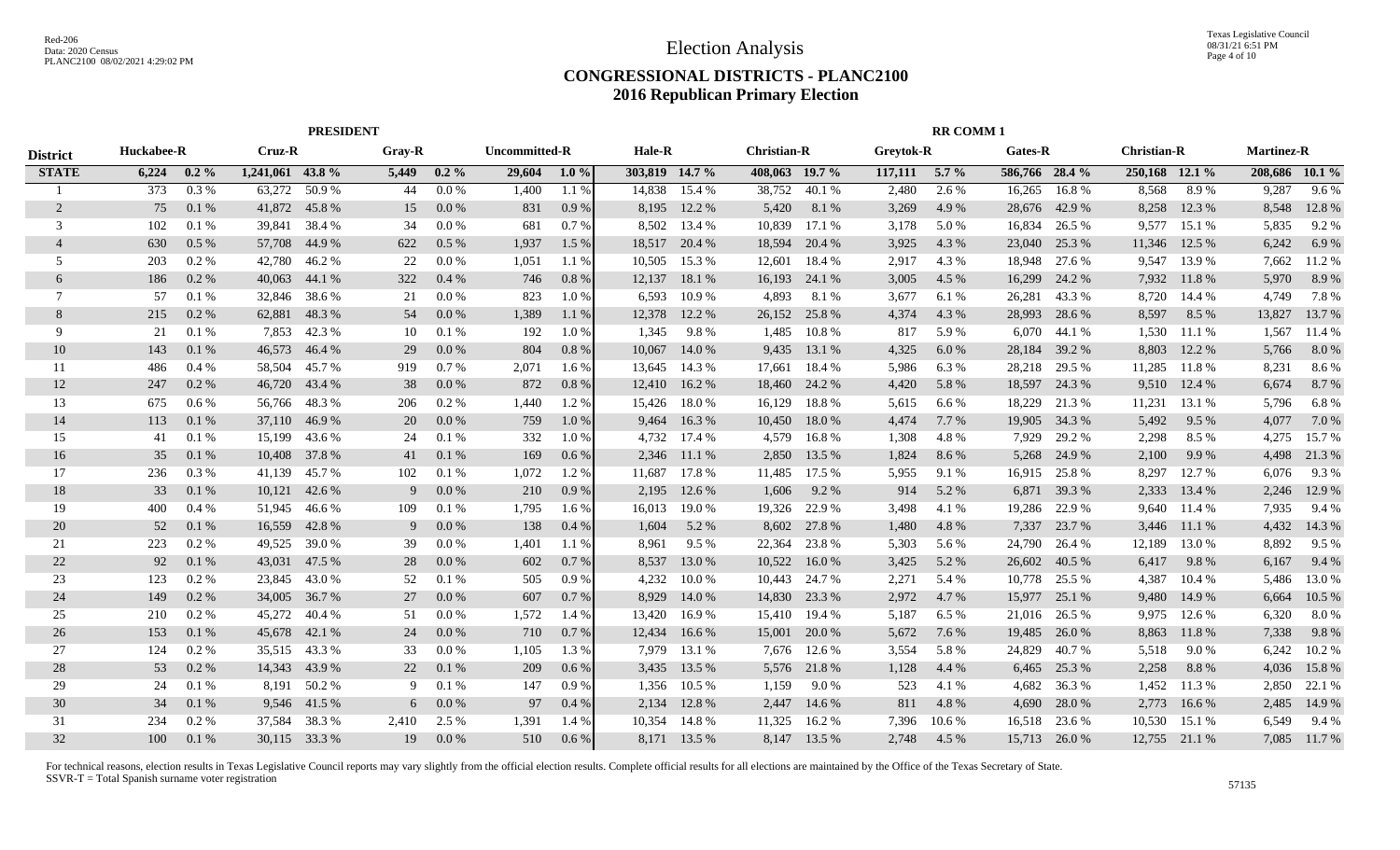Texas Legislative Council 08/31/21 6:51 PM Page 5 of 10

#### **CONGRESSIONAL DISTRICTS - PLANC2100 2016 Republican Primary Election**

|                 | <b>RR COMM 1</b><br>SUP CT 3 |        |                     | SUP CT 5      |                  |               | <b>SUP CT 9</b> |              |                  |               | CCA <sub>2</sub> |               |                |               |                |               |                  |              |                |               |
|-----------------|------------------------------|--------|---------------------|---------------|------------------|---------------|-----------------|--------------|------------------|---------------|------------------|---------------|----------------|---------------|----------------|---------------|------------------|--------------|----------------|---------------|
| <b>District</b> | <b>Jeffrey-R</b>             |        | <b>Massengale-R</b> |               | Lehrmann-R       |               | <b>Green-R</b>  |              | <b>Green-R</b>   |               | <b>Guzman-R</b>  |               | Pool-R         |               | Oldner-R       |               | <b>Wheless-R</b> |              | Keel-R         |               |
| <b>STATE</b>    | 192,976 9.3 %                |        | 1,035,941 47.8 %    |               | 1,131,898 52.2 % |               | 993,339 47.9 %  |              | 1,078,628 52.1 % |               | 1,268,318 59.2 % |               | 875,112 40.8 % |               | 500,882 25.1 % |               | $706,053$ 35.4 % |              | 785,368 39.4 % |               |
|                 | 6,339                        | 6.6%   |                     | 51,415 53.6 % |                  | 44,550 46.4 % | 41,553 45.0 %   |              |                  | 50,736 55.0 % |                  | 46,951 49.6 % |                | 47,675 50.4 % |                | 30,064 34.1 % | 29,477 33.4 %    |              |                | 28,640 32.5 % |
| 2               | 4,545                        | 6.8 %  |                     | 30,738 43.1 % |                  | 40,545 56.9 % | 30,070 43.2 %   |              |                  | 39,570 56.8 % | 54,388 77.1 %    |               |                | 16,174 22.9 % |                | 12,333 18.8 % | 27,644 42.1 %    |              |                | 25,614 39.1 % |
| 3               | 8,654                        | 13.6 % |                     | 35,810 51.0 % |                  | 34,356 49.0 % | 29,949          | 45.6 %       |                  | 35,657 54.4 % | 47,239           | 67.9 %        | 22,383         | 32.1 %        | 13,303         | 20.7 %        | 31,540 49.0 %    |              |                | 19,541 30.4 % |
|                 | 9,272                        | 10.2%  |                     | 49,243 51.5 % |                  | 46,444 48.5 % | 44,035          | 48.8%        |                  | 46,164 51.2 % | 42,597 45.2 %    |               | 51,618 54.8 %  |               | 25,108         | 28.6 %        | 27,480 31.3 %    |              |                | 35,276 40.1 % |
| 5               | 6,349                        | 9.3%   |                     | 39,426 54.3 % | 33,179           | 45.7 %        | 37,003          | 53.5 %       | 32,224           | 46.5 %        | 37,939           | 52.7 %        | 34,047         | 47.3 %        | 17,685         | 26.5 %        | 25,096 37.6 %    |              | 24,037         | 36.0%         |
| 6               | 5,687                        | 8.5 %  |                     | 34,017 47.7 % |                  | 37,258 52.3 % | 33,080          | 49.1 %       |                  | 34,315 50.9 % | 39,805 56.5 %    |               | 30,638         | 43.5 %        | 14,441         | 22.1 %        | 25,630 39.3 %    |              | 25,227         | 38.6%         |
| 7               | 5,848                        | 9.6 %  | 28,374              | 43.4 %        |                  | 37,065 56.6 % | 24,797 39.3 %   |              |                  | 38,263 60.7 % |                  | 50,908 79.5 % | 13,107         | 20.5 %        | 11,043         | 18.8 %        | 24,459 41.6 %    |              |                | 23,298 39.6 % |
| 8               | 6,897                        | 6.8%   |                     | 60,538 58.2 % |                  | 43,450 41.8 % | 45,156 45.0 %   |              |                  | 55,207 55.0 % | 66,777 65.0 %    |               | 35,993         | 35.0 %        | 17,347         | 17.8 %        | 34,920 35.7 %    |              |                | 45,445 46.5 % |
| 9               | 953                          | 6.9%   | 5,443               | 38.3 %        |                  | 8,753 61.7 %  | 5,999           | 42.9 %       |                  | 7,985 57.1 %  |                  | 10,652 75.1 % | 3,538          | 24.9 %        | 3,088          | 23.2 %        |                  | 5,115 38.5 % |                | 5,098 38.3 %  |
| 10              | 5,394                        | 7.5 %  | 33,062              | 43.9 %        |                  | 42,324 56.1 % | 32,339          | 44.9 %       |                  | 39,763 55.1 % | 48,691 65.5 %    |               |                | 25,627 34.5 % | 17,333         | 25.3 %        | 25,426 37.1 %    |              |                | 25,796 37.6 % |
| 11              | 10,708                       | 11.2 % |                     | 52,695 52.4 % | 47,828           | 47.6 %        | 56,213 58.8 %   |              |                  | 39,368 41.2 % | 49,651 50.1 %    |               | 49,424         | 49.9 %        | 24,558         | 26.6 %        | 32,058 34.7 %    |              |                | 35,807 38.7 % |
| 12              | 6,315                        | 8.3%   |                     | 38,420 46.1 % | 44,884           | 53.9%         | 39,930 50.6 %   |              |                  | 38,931 49.4 % | 46,740 57.4 %    |               | 34,735 42.6 %  |               | 16,491         | 22.0 %        | 30,125 40.3 %    |              |                | 28,211 37.7 % |
| 13              | 13,214                       | 15.4 % |                     | 47,556 53.1 % | 41,921           | 46.9%         | 44,202 52.0 %   |              |                  | 40,838 48.0 % | 37,488           | 42.9%         |                | 49,797 57.1 % |                | 25,527 31.0 % | 23,084           | 28.0%        |                | 33,838 41.0 % |
| 14              | 4,177                        | 7.2 %  |                     | 30,538 49.7 % |                  | 30,848 50.3 % | 32,675 55.4 %   |              |                  | 26,304 44.6 % | 36,475 60.3 %    |               | 23,989         | 39.7 %        |                | 14,461 25.7 % | 21,656 38.5 %    |              |                | 20,197 35.9 % |
| 15              | 2,068                        | 7.6 %  |                     | 12,423 45.9 % |                  | 14,642 54.1 % | 11,550 43.8 %   |              |                  | 14,833 56.2 % |                  | 16,110 59.4 % |                | 11,015 40.6 % |                | 8,314 32.3 %  | 6,074            | 23.6 %       |                | 11,351 44.1 % |
| 16              | 2,281                        | 10.8%  |                     | 9,438 43.7 %  |                  | 12,141 56.3 % | 8,493           | 40.7 %       |                  | 12,367 59.3 % |                  | 12,502 58.1 % | 9,023          | 41.9%         |                | 5,552 27.0 %  |                  | 5,917 28.8 % | 9,064          | 44.1 %        |
| 17              | 5,092                        | 7.8%   | 26,785              | 38.5 %        | 42,841           | 61.5%         | 37,203 55.6 %   |              |                  | 29,707 44.4 % | 36,958           | 54.1 %        | 31,320         | 45.9%         | 15,391         | 24.1 %        | 19,078           | 29.8 %       |                | 29,462 46.1 % |
| 18              | 1,308                        | 7.5 %  | 7,614               | 42.1 %        | 10,455           | 57.9 %        | 7,243           | 41.4 %       |                  | 10,249 58.6 % | 13,713           | 76.7 %        | 4,155          | 23.3 %        |                | 3,612 21.6 %  | 6,475            | 38.8%        |                | 6,619 39.6 %  |
| 19              | 8,695                        | 10.3%  | 48,685              | 54.1 %        | 41,271           | 45.9%         | 38,346          | 46.0%        | 44,933           | 54.0 %        | 41,637           | 48.1 %        | 44,864         | 51.9%         | 23,171         | 28.7 %        | 28,511           | 35.4 %       |                | 28,926 35.9 % |
| 20              | 4,045                        | 13.1 % | 11,146              | 37.7 %        | 18,435           | 62.3 %        | 15,088 51.1 %   |              |                  | 14,443 48.9 % | 22,153           | 71.8%         | 8,689          | 28.2 %        | 9,195          | 32.1 %        | 6,366            | 22.3 %       |                | 13,042 45.6 % |
| 21              | 11,454                       | 12.2 % | 39,039              | 40.5 %        |                  | 57,256 59.5 % | 44,844 47.7 %   |              |                  | 49,158 52.3 % | 60,040           | 62.3 %        | 36,300         | 37.7 %        | 22,857         | 25.8%         | 29,863 33.7 %    |              |                | 35,878 40.5 % |
| 22              | 4,076                        | 6.2 %  | 29,750              | 44.0 %        | 37,821           | 56.0%         | 24,875          | 38.0%        | 40,551           | 62.0%         | 44,040           | 65.3%         | 23,381         | 34.7 %        | 16,612         | 26.7 %        | 21,079           | 33.9 %       |                | 24,580 39.5 % |
| 23              | 4,744                        | 11.2 % | 16,952              | 40.6 %        | 24,781           | 59.4 %        | 19,680 47.9 %   |              |                  | 21,385 52.1 % | 25,787           | 60.1%         | 17,108         | 39.9 %        | 11,704         | 29.7 %        | 10,893           | 27.7 %       |                | 16,745 42.6 % |
| 24              | 4,819                        | 7.6 %  | 33,403              | 47.8%         | 36,471           | 52.2 %        | 31,906 49.1 %   |              |                  | 33,019 50.9 % | 45,168           | 66.0%         | 23,238         | 34.0 %        | 10,798         | 17.2 %        | 27,866 44.3 %    |              |                | 24,178 38.5 % |
| 25              | 8,014                        | 10.1 % | 39,866              | 46.9 %        | 45,087           | 53.1 %        | 40,951 50.5 %   |              | 40,161           | 49.5 %        | 47,673 56.7 %    |               | 36,459         | 43.3 %        |                | 19,812 25.4 % | 26,662 34.1 %    |              |                | 31,634 40.5 % |
| 26              | 6,231                        | 8.3%   | 42,011              | 50.9%         | 40,512           | 49.1 %        | 32,622 42.4 %   |              |                  | 44,271 57.6 % | 51,001           | 63.3 %        | 29,512 36.7 %  |               |                | 17,819 24.2 % | 28,484           | 38.8%        |                | 27,196 37.0 % |
| 27              | 5,232                        | 8.6%   | 28,364              | 45.7 %        | 33,659           | 54.3 %        | 30,070 51.0 %   |              | 28,884           | 49.0 %        | 30,347           | 49.5 %        | 30,951         | 50.5 %        | 16,033         | 28.2 %        | 15,988           | 28.1 %       | 24,799         | 43.6 %        |
| 28              | 2,640                        | 10.3%  |                     | 10,517 41.7 % |                  | 14,687 58.3 % | 12,401 50.2 %   |              |                  | 12,315 49.8 % |                  | 16,141 62.2 % | 9,794          | 37.8 %        |                | 6,518 27.0 %  | 6,670            | 27.7 %       | 10,914         | 45.3 %        |
| 29              | 859                          | 6.7 %  |                     | 5,366 41.3 %  |                  | 7,625 58.7 %  |                 | 5,444 42.1 % |                  | 7,485 57.9 %  |                  | 9,871 75.2 %  | 3,250          | 24.8%         |                | 3,116 25.4 %  | 4,477            | 36.4 %       |                | 4,695 38.2 %  |
| 30              | 1,385                        | 8.3 %  | 8,585               | 48.8%         |                  | 8,991 51.2 %  |                 | 8,572 51.3 % | 8,129            | 48.7 %        | 11,037           | 62.8%         |                | 6,541 37.2 %  |                | 3,487 21.7 %  |                  | 6,022 37.4 % |                | 6,579 40.9 %  |
| 31              | 7,201                        | 10.3%  | 30,622              | 41.0%         |                  | 44,146 59.0 % | 33,615 47.1 %   |              |                  | 37,778 52.9 % | 46,483           | 62.8%         |                | 27,532 37.2 % | 15,248         | 21.9 %        | 27,041           | 38.9%        |                | 27,270 39.2 % |
| 32              | 5,833                        | 9.6 %  |                     | 31,486 48.2 % |                  | 33,842 51.8 % | 28,459 46.3 %   |              |                  | 32,961 53.7 % | 42,268 65.1 %    |               |                | 22,692 34.9 % |                | 10,972 18.6 % | 22,642 38.4 %    |              |                | 25,293 42.9 % |
|                 |                              |        |                     |               |                  |               |                 |              |                  |               |                  |               |                |               |                |               |                  |              |                |               |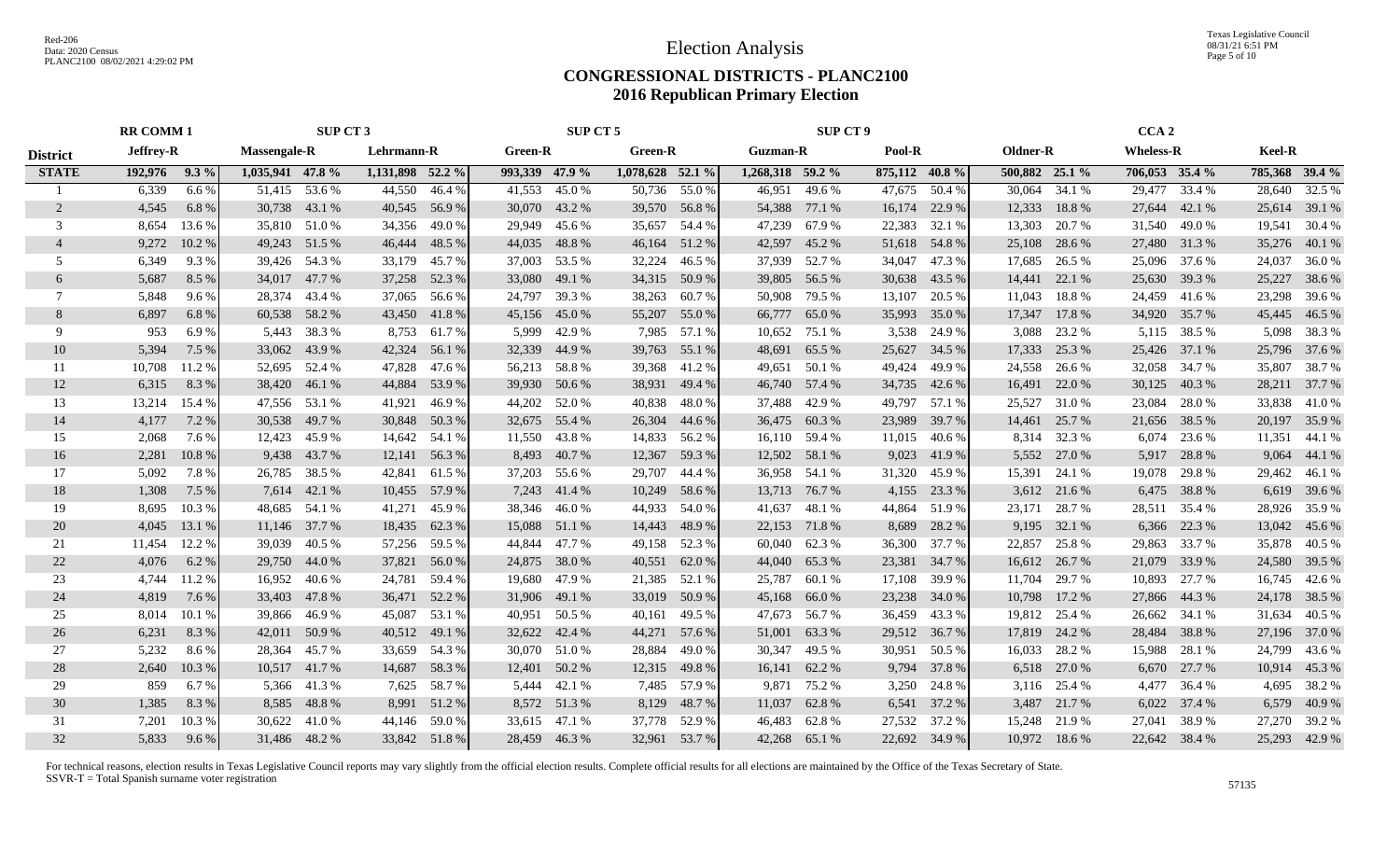#### **CONGRESSIONAL DISTRICTS - PLANC2100 2016 Republican Primary Election**

|                 | CCA <sub>5</sub> |        |                  |        |                |        |                | CCA <sub>6</sub> |                  |        |         |        |  |  |
|-----------------|------------------|--------|------------------|--------|----------------|--------|----------------|------------------|------------------|--------|---------|--------|--|--|
| <b>District</b> | <b>Walker-R</b>  |        | <b>Webster-R</b> |        | <b>Smith-R</b> |        | Harle-R        |                  | <b>Keasler-R</b> |        | Davis-R |        |  |  |
| <b>STATE</b>    | 833,690          | 41.5 % | 411,082 20.5 %   |        | 393,954 19.6 % |        | 371,263 18.5 % |                  | 1,101,988 56.9 % |        | 835,713 | 43.1%  |  |  |
|                 | 41,799           | 46.7%  | 15,079           | 16.8%  | 17,260         | 19.3%  | 15,407         | 17.2 %           | 45,821           | 52.9%  | 40,822  | 47.1 % |  |  |
| $\overline{c}$  | 20,278           | 31.1 % | 12,840           | 19.7 % | 9,960          | 15.3%  | 22,079         | 33.9%            | 39,603           | 62.3%  | 23,929  | 37.7 % |  |  |
| 3               | 26,082           | 41.4%  | 19,045           | 30.2 % | 8,770          | 13.9 % | 9,121          | 14.5 %           | 41,080           | 68.4%  | 18,938  | 31.6%  |  |  |
| $\overline{4}$  | 41,629           | 47.0%  | 20,834           | 23.5 % | 16,041         | 18.1 % | 10,098         | 11.4 %           | 47,309           | 55.7%  | 37,643  | 44.3%  |  |  |
| 5               | 27,445           | 40.9%  | 13,272           | 19.8%  | 13,897         | 20.7%  | 12,533         | 18.7%            | 38,042           | 57.8%  | 27,764  | 42.2%  |  |  |
| 6               | 28,567           | 43.4 % | 14,613           | 22.2 % | 11,421         | 17.4 % | 11,190         | 17.0%            | 37,735           | 59.3%  | 25,900  | 40.7%  |  |  |
| 7               | 17,791           | 30.6 % | 9,744            | 16.8%  | 8,979          | 15.4 % | 21,605         | 37.2 %           | 35,073           | 61.8%  | 21,648  | 38.2%  |  |  |
| 8               | 34,783           | 35.6 % | 20,035           | 20.5 % | 16,111         | 16.5 % | 26,902         | 27.5 %           | 60,706           | 63.6%  | 34,723  | 36.4 % |  |  |
| 9               | 4,266            | 32.2 % | 2,641            | 19.9%  | 2,949          | 22.3 % | 3,392          | 25.6 %           | 7,760            | 59.9%  | 5,189   | 40.1 % |  |  |
| 10              | 27,339           | 39.9%  | 13,969           | 20.4 % | 13,521         | 19.7%  | 13,715         | 20.0%            | 39,988           | 60.6%  | 25,984  | 39.4 % |  |  |
| 11              | 40,684           | 43.5 % | 19,251           | 20.6 % | 21,899         | 23.4 % | 11,786         | 12.6%            | 45,441           | 50.5 % | 44,586  | 49.5 % |  |  |
| 12              | 34,559           | 45.7%  | 16,619           | 22.0 % | 12,113         | 16.0%  | 12,356         | 16.3%            | 43,248           | 59.1 % | 29,981  | 40.9%  |  |  |
| 13              | 40,604           | 48.7%  | 14,098           | 16.9%  | 19,048         | 22.8%  | 9,701          | 11.6 %           | 38,712           | 47.9%  | 42,116  | 52.1 % |  |  |
| 14              | 23,675           | 41.4%  | 15,438           | 27.0%  | 12,059         | 21.1 % | 6,027          | 10.5 %           | 31,240           | 56.3%  | 24,276  | 43.7%  |  |  |
| 15              | 11,625           | 44.6%  | 3,801            | 14.6 % | 6,787          | 26.0%  | 3,878          | 14.9%            | 10,136           | 40.4 % | 14,946  | 59.6%  |  |  |
| 16              | 10,654           | 51.3%  | 3,320            | 16.0%  | 4,513          | 21.7 % | 2,295          | 11.0%            | 9,670            | 47.8%  | 10,560  | 52.2 % |  |  |
| 17              | 26,560           | 40.4 % | 9,513            | 14.5 % | 20,237         | 30.7%  | 9,502          | 14.4 %           | 35,004           | 55.8%  | 27,766  | 44.2%  |  |  |
| 18              | 5,705            | 34.5 % | 3,285            | 19.9%  | 3,100          | 18.7%  | 4,453          | 26.9%            | 9,047            | 56.2%  | 7,048   | 43.8%  |  |  |
| 19              | 38,086           | 46.7%  | 14,635           | 17.9%  | 17,428         | 21.4 % | 11,413         | 14.0%            | 46,135           | 58.2%  | 33,080  | 41.8%  |  |  |
| 20              | 9,960            | 33.3 % | 4,604            | 15.4 % | 5,445          | 18.2 % | 9,881          | 33.1 %           | 13,542           | 47.4 % | 14,998  | 52.6 % |  |  |
| 21              | 32,267           | 34.9 % | 16,266           | 17.6 % | 17,132         | 18.5 % | 26,858         | 29.0%            | 47,405           | 55.3 % | 38,259  | 44.7%  |  |  |
| 22              | 23,895           | 38.8%  | 15,595           | 25.3 % | 13,477         | 21.9%  | 8,629          | 14.0%            | 37,053           | 61.5 % | 23,234  | 38.5 % |  |  |
| 23              | 16,097           | 38.9%  | 6,025            | 14.5 % | 7,961          | 19.2%  | 11,328         | 27.4 %           | 19,125           | 49.0%  | 19,898  | 51.0%  |  |  |
| 24              | 23,791           | 37.9%  | 16,213           | 25.8%  | 10,728         | 17.1 % | 12,029         | 19.2 %           | 39,156           | 64.7%  | 21,396  | 35.3%  |  |  |
| 25              | 35,342           | 45.0%  | 14,746           | 18.8%  | 14,453         | 18.4 % | 13,958         | 17.8%            | 41,538           | 55.4 % | 33,404  | 44.6 % |  |  |
| 26              | 28,362           | 38.8%  | 20,144           | 27.6 % | 14,067         | 19.3%  | 10,488         | 14.4 %           | 47,526           | 67.1 % | 23,328  | 32.9%  |  |  |
| 27              | 29,813           | 51.6%  | 9,526            | 16.5 % | 10,904         | 18.9%  | 7,484          | 13.0%            | 30,821           | 55.3 % | 24,933  | 44.7%  |  |  |
| 28              | 10,544           | 42.2 % | 3,501            | 14.0 % | 4,819          | 19.3 % | 6,096          | 24.4 %           | 11,445           | 48.2%  | 12,315  | 51.8%  |  |  |
| 29              | 4,475            | 36.5 % | 2,318            | 18.9%  | 3,012          | 24.6 % | 2,463          | 20.1 %           | 6,448            | 53.4 % | 5,628   | 46.6%  |  |  |
| 30              | 6,008            | 37.4 % | 3,940            | 24.5 % | 3,656          | 22.7 % | 2,468          | 15.4 %           | 9,406            | 60.1%  | 6,255   | 39.9%  |  |  |
| 31              | 30,024           | 42.9%  | 17,532           | 25.1 % | 12,346         | 17.7 % | 10,003         | 14.3 %           | 35,818           | 53.4 % | 31,277  | 46.6%  |  |  |
| 32              | 21,505           | 37.2 % | 13,782           | 23.8%  | 10,873         | 18.8%  | 11,711         | 20.2 %           | 34,635           | 61.8%  | 21,389  | 38.2%  |  |  |
|                 |                  |        |                  |        |                |        |                |                  |                  |        |         |        |  |  |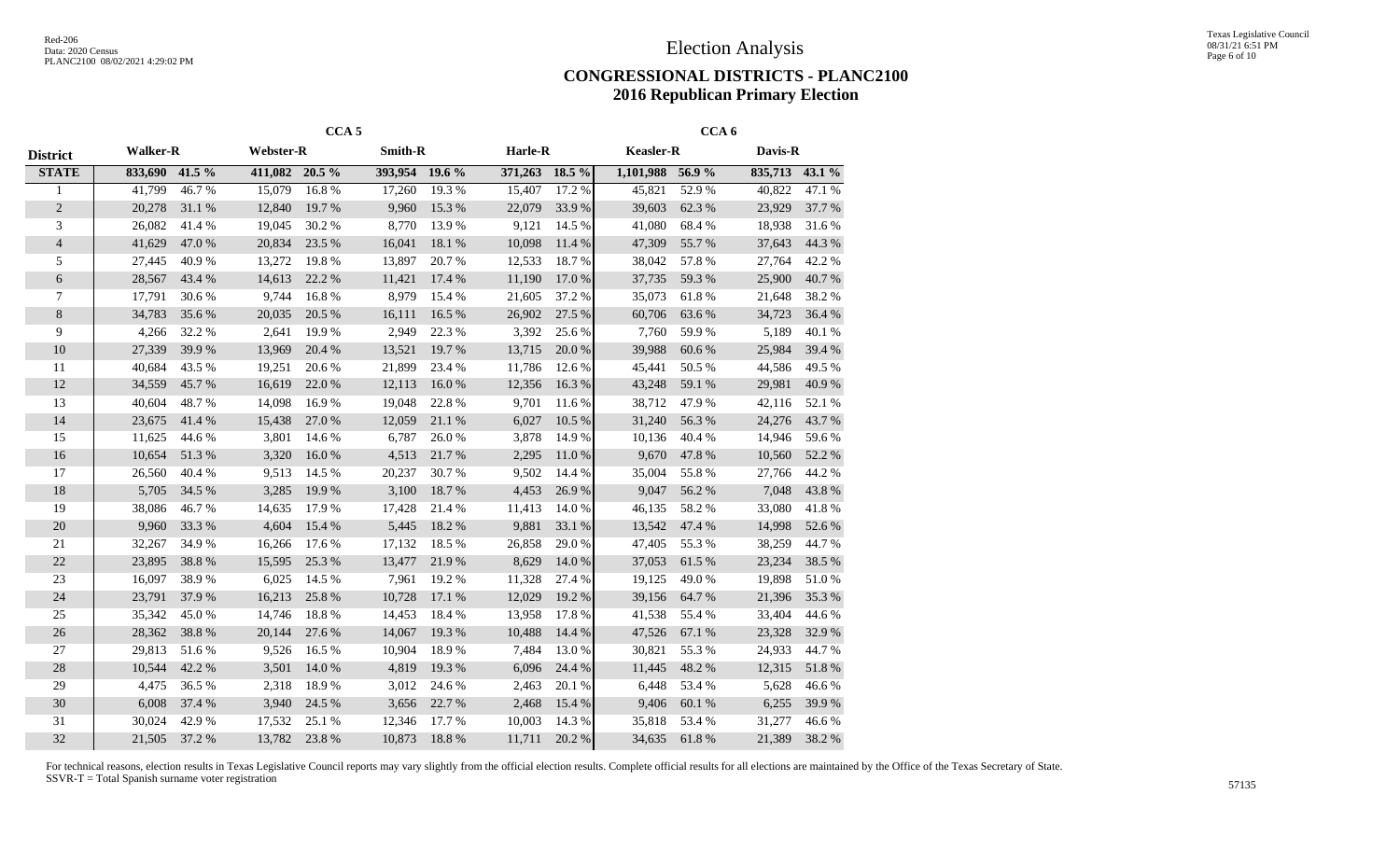Texas Legislative Council 08/31/21 6:51 PM Page 7 of 10

## **CONGRESSIONAL DISTRICTS - PLANC2100 2016 Republican Primary Election**

|                 | <b>PRESIDENT</b> |                 |                 |                |                    |                  |               |                 |                  |                 |  |  |  |
|-----------------|------------------|-----------------|-----------------|----------------|--------------------|------------------|---------------|-----------------|------------------|-----------------|--|--|--|
| <b>District</b> | <b>Trump-R</b>   | <b>Kasich-R</b> | <b>Graham-R</b> | <b>Bush-R</b>  | $^\circ$ hristie-R | <b>Fiorina-R</b> | Santorum-R    | <b>Rubio-R</b>  | <b>Paul-R</b>    | <b>Carson-R</b> |  |  |  |
| 33              | 28.8%<br>4.841   | 516<br>3.1 %    | 10<br>0.1%      | 206<br>1.2%    | 0.1%               | 23<br>0.1%       | $0.0\%$       | 3,019<br>17.9 % | 42<br>$0.2 \%$   | 701<br>4.2 %    |  |  |  |
|                 | 9,641 31.9 %     | 763<br>2.5 %    | 18<br>0.1%      | 505<br>1.7 %   | $0.2\%$<br>49      | 33<br>0.1%       | 12<br>$0.0\%$ | 5,135 17.0 %    | 84<br>$0.3\%$    | 3.6 %<br>1,075  |  |  |  |
|                 | 8,830 27.5 %     | .165<br>3.6 %   | 0.0 %           | 1.4 %<br>464   | 0.1%<br>40.        | 38<br>0.1%       | 0.1%<br>24    | 6,362 19.8 %    | 189<br>$0.6\,\%$ | .410<br>4.4 %   |  |  |  |
| 36              | 32,502 31.3 %    | 2,649<br>2.6 %  | 19<br>0.0 %     | 1,121<br>1.1 % | 87<br>0.1%         | 125<br>0.1%      | 39<br>$0.0\%$ | 10,970 10.6 %   | 257<br>$0.2\%$   | 3,308<br>3.2 %  |  |  |  |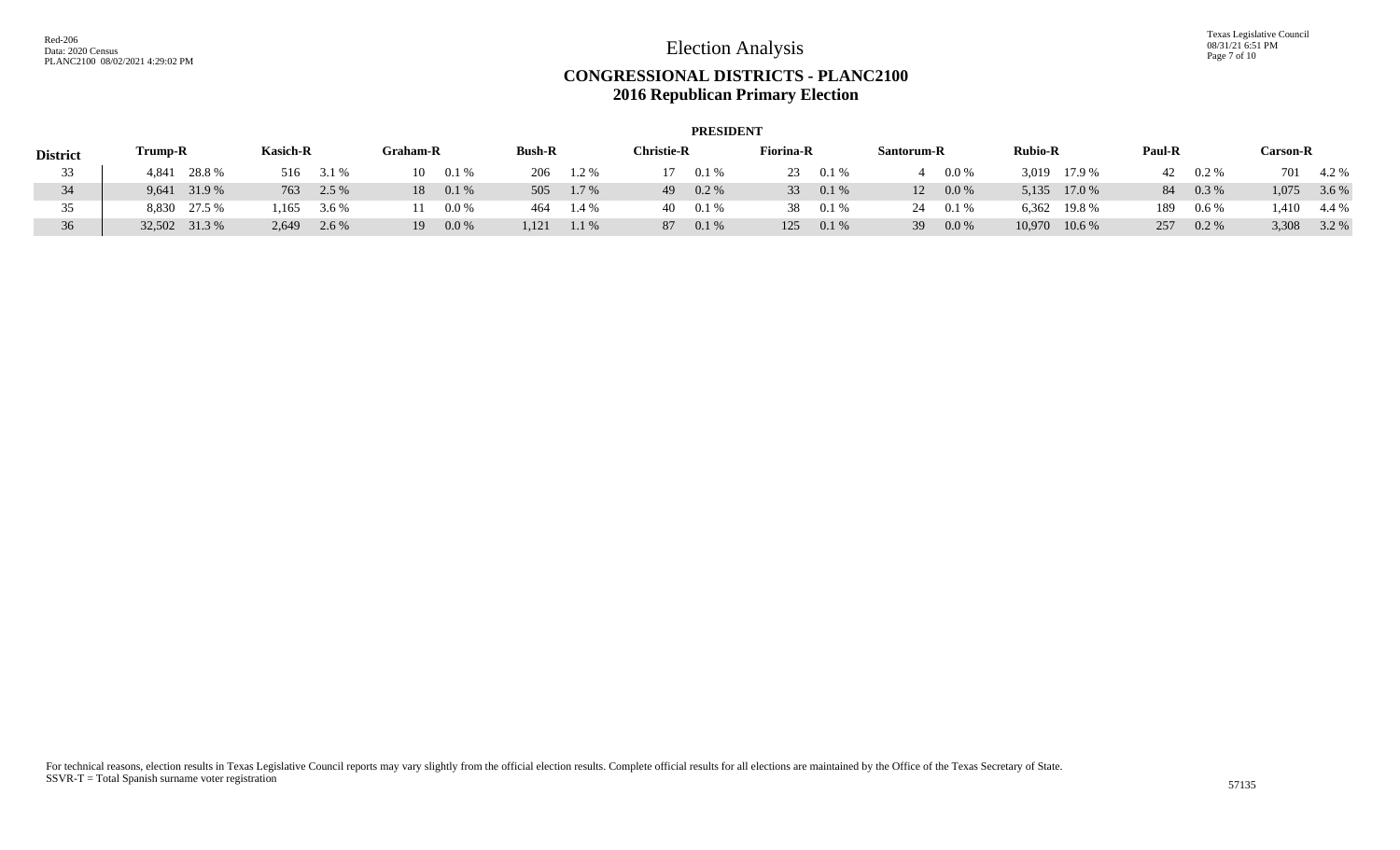## **CONGRESSIONAL DISTRICTS - PLANC2100 2016 Republican Primary Election**

|                 | <b>PRESIDENT</b> |         |               |               |        |          |               |         |               | <b>RR COMM1</b> |                    |                |                  |       |         |               |                    |              |                   |              |
|-----------------|------------------|---------|---------------|---------------|--------|----------|---------------|---------|---------------|-----------------|--------------------|----------------|------------------|-------|---------|---------------|--------------------|--------------|-------------------|--------------|
| <b>District</b> | Huckabee-R       |         | Cruz-R        |               | Grav-R |          | Uncommitted-R |         | <b>Hale-R</b> |                 | <b>Christian-R</b> |                | <b>Grevtok-R</b> |       | Gates-R |               | <b>Christian-R</b> |              | <b>Martinez-R</b> |              |
| 33              | 36 0.2 %         |         |               | 7,300 43.4 %  | 12     | $0.1 \%$ | 100           | $0.6\%$ |               | 1,830 14.3 %    |                    | $2,053$ 16.1 % | 601              | 4.7 % |         | 3,268 25.6 %  |                    | 1,721 13.5 % |                   | 2,198 17.2 % |
| 34              | 50 0.2 %         |         |               | 12,522 41.4 % | 21     | 0.1%     | 326           | 1.1%    |               | 3,361 14.3 %    |                    | 3,136 13.3 %   | 1,561            | 6.6%  |         | 6,385 27.1 %  | 2,096              | 8.9%         |                   | 4,392 18.7 % |
| 35              | 60               | $0.2\%$ |               | 13,269 41.3 % | 19-    | 0.1%     | 262           | $0.8\%$ |               | 2,803 11.4 %    |                    | 5,295 21.6 %   | 1.331            | 5.4 % | 5,911   | 24.1 %        |                    | 2,775 11.3 % | 3,437             | 14.0 %       |
| 36              | 236              | $0.2\%$ | 51,160 49.3 % |               | $27 -$ | 0.0 %    | 1,348         | 1.3 %   |               | 13,284 17.4 %   |                    | 17,167 22.5 %  | 5,187            | 6.8%  |         | 21,512 28.1 % |                    | 8,469 11.1 % | 4,852             | 6.3%         |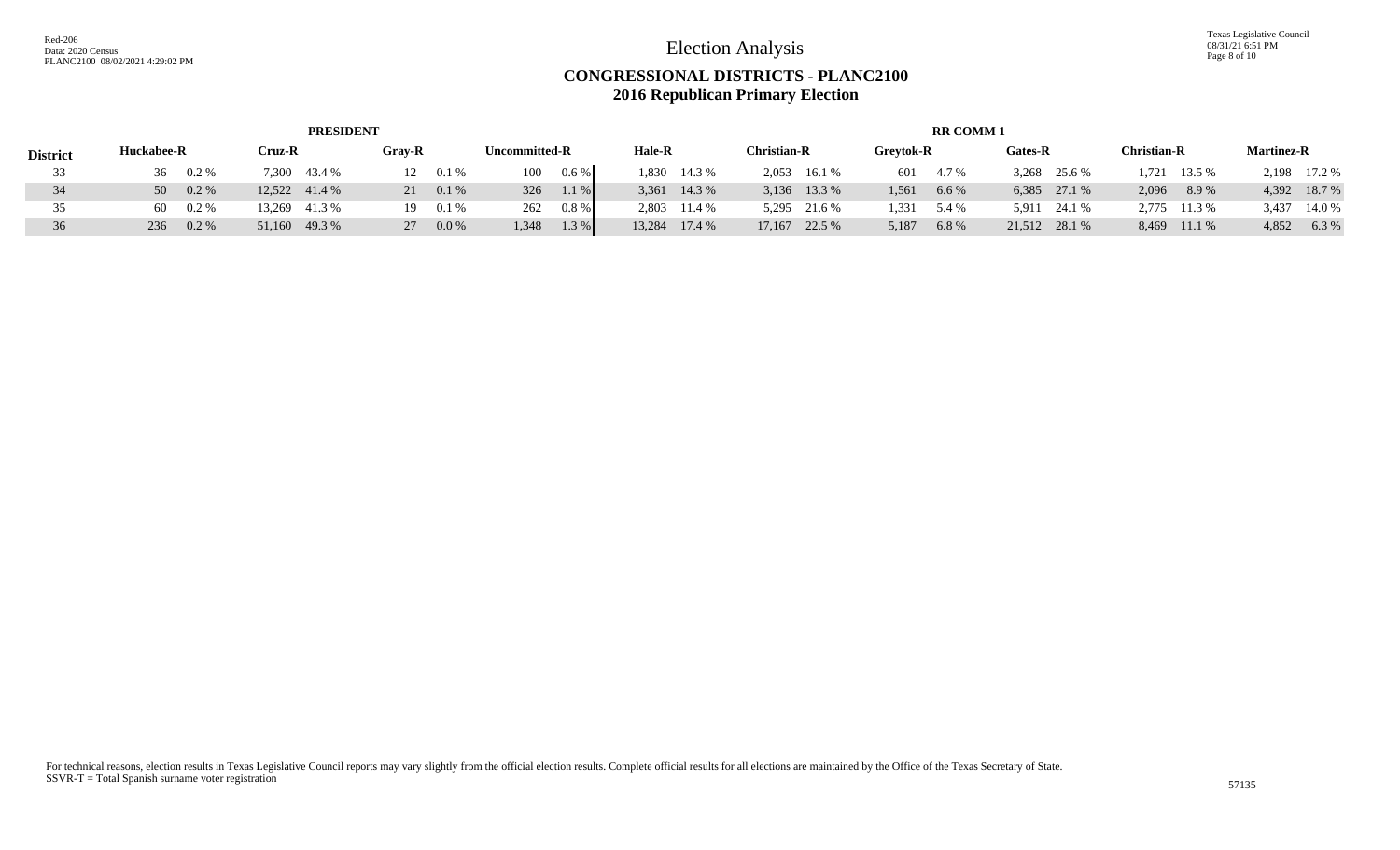Texas Legislative Council 08/31/21 6:51 PM Page 9 of 10

#### **CONGRESSIONAL DISTRICTS - PLANC2100 2016 Republican Primary Election**

| <b>RR COMM1</b> |                  | <b>SUP CT 3</b>     |                 | SUP CT 5        |                  | SUP CT 9        |                 | CCA <sub>2</sub> |                  |               |  |  |
|-----------------|------------------|---------------------|-----------------|-----------------|------------------|-----------------|-----------------|------------------|------------------|---------------|--|--|
| <b>District</b> | <b>Jeffrey-R</b> | <b>Massengale-R</b> | Lehrmann-R      | Green-R         | Green-R          | <b>Guzman-R</b> | Pool-R          | Oldner-R         | <b>Wheless-R</b> | <b>Keel-R</b> |  |  |
|                 | 8.7%<br>1,113    | 45.2 %<br>5.941     | 7,202 54.8 %    | 6,219 49.4 %    | 50.6 %<br>6.371  | 8,318 63.0 %    | 37.0 %<br>4,888 | 2,589<br>21.0 %  | 4.740<br>38.5 %  | 4,992 40.5 %  |  |  |
|                 | $2,602$ 11.1 %   | 10,482 44.9 %       | $12,864$ 55.1 % | 11,022 49.6 %   | 11,187<br>50.4%  | 12,473 52.6 %   | $11,220$ 47.4 % | 6,568 29.6 %     | 6,614<br>29.8 %  | 9,018 40.6 %  |  |  |
|                 | 12.1%<br>2,964   | 9,766 40.1 %        | 14,573 59.9 %   | 12,416 51.5 %   | 48.5 %<br>11,682 | 15,885 64.1 %   | 8,915 35.9 %    | 6,947 29.9 %     | 6,320 27.2 %     | 9,968 42.9 %  |  |  |
| 36              | 7.8%<br>5,968    | 40,425 50.8 %       | $39,191$ 49.2 % | 35,319<br>46.0% | 41,434 54.0 %    | 42,412 54.4 %   | 35,520 45.6 %   | 21,785 29.6 %    | 24,561 33.4 %    | 27,140 36.9 % |  |  |